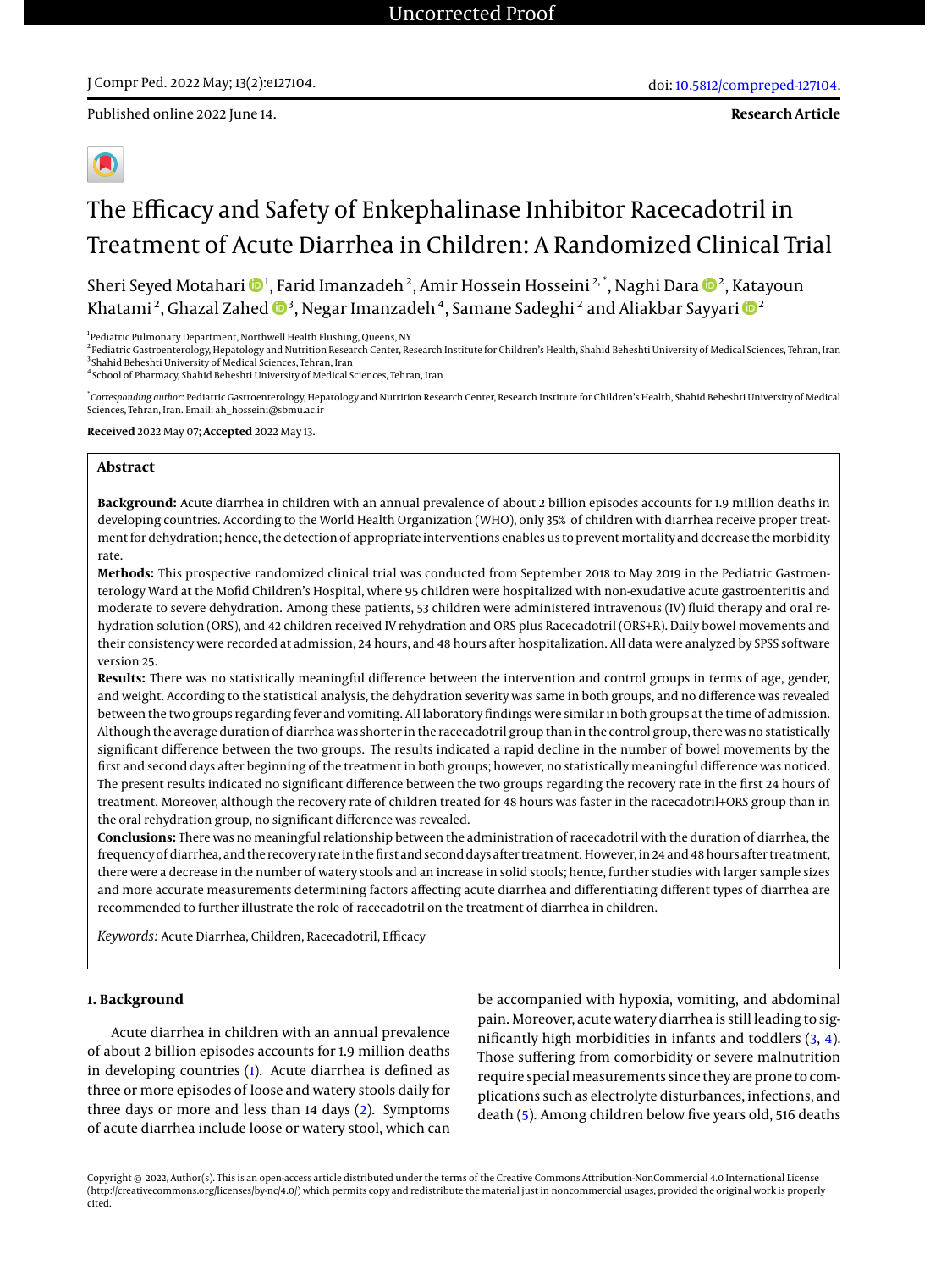on average have been annually reported to be caused by acute diarrhea in Iran  $(6)$ .

The characteristics of diarrhea (e.g., watery, mucous, or bloody stools), duration of symptoms, history of travel, past medical history (immunosuppressives or comorbidities), vaccination, drug history (e.g., antibiotics or laxatives), family history of similar manifestations, and also the child's weight before the presence of diarrhea should be reviewed [\(7\)](#page-7-6).

The pathogenesis of acute diarrhea in children is possible by two different mechanisms, namely secretory or osmotic. In general, treatment in children is underpinned by supportive care with rehydration to counteract the intestinal loss of water and electrolytes and also the prescription of zinc supplements [\(8\)](#page-7-7).

According to the WHO, only 35% of children with diarrhea receive proper treatment for dehydration; hence, the detection of appropriate interventions enables us to prevent mortality and decrease the morbidity rate. Global goals are to reduce mortality in children below five years old to one or less in 1,000 live births and decrease the annual incidence of severe diarrhea to 75% by 2025 [\(9\)](#page-8-0).

Regarding the WHO's strategies, the goals of treatment are to improve the care and referral system to manage facilities in health centers and provide proper supplements, ORS, zinc, antibiotics if needed, oxygen in children below five years old, and breastfeeding in infants [\(9\)](#page-8-0).

Although diseases leading to acute diarrheal are often self-limiting, shortening the duration of acute diarrhea would bring about significant benefits. Although oral rehydration therapy (ORT) decreases mortality, it does not decrease the period of diarrhea or the number of defecations per day  $(3)$ .

Recently, new drugs have been introduced to help physicians manage acute diarrhea, such as Racecadotril as an enkephalin inhibitor [\(10\)](#page-8-1) and a prodrug. Thiorphan is an active metabolite of Racecadotril, which selectively stops the activity of the neutral endopeptidase (NEP). This endopeptidase is introduced on the epithelial cells of the small intestine and the renal epithelium [\(11,](#page-8-2) [12\)](#page-8-3).

Enkephalins inhibit the production of adenosine monophosphate cyclic in the gastrointestinal system and decrease the hypersecretion of water and electrolyte [\(11\)](#page-8-2). NEP degrades the enkephalins. The secretion of intestinal enterotoxins is stimulated by cAMP [\(13\)](#page-8-4). Finally, the antisecretory influence of Racecadotril is induced by the NEP inhibition, thereby reducing the secretion of water and electrolyte in the small bowel tract  $(11, 13)$  $(11, 13)$  $(11, 13)$ . This would gradually lead to a decrease in watery and loose stool [\(14\)](#page-8-5). Unwanted effects such as severe constipation, abdominal pain, or abdominal distension have not been reported  $(10).$  $(10).$ 

Two randomized clinical trials have evaluated the impact of racecadotril on the time scale of diarrheal episodes. These studies revealed that the duration of diarrhea decreased in the racecadotril group compared to those pre-scribed a placebo or nothing [\(15,](#page-8-6) [16\)](#page-8-7). Three analyses on the medical reports of children from the UK, Thailand, and Malaysia claimed that racecadotril + ORS was more advantageous and cost-benefit than ORS therapy, resulting in saving up to 900 Euros/patient in the health care systems [\(17\)](#page-8-8).

Clinical research addressing the cons and pros of racecadotril in the management of acute diarrhea has ended up with inconsistent results. While some studies concluded an incredible decrease in stool volume, the number of defecations, and the period of gastroenteritis, some other studies reported no specific merit [\(18-](#page-8-9)[21\)](#page-8-10).

### **2. Objectives**

The present study aimed to evaluate the effect of Racecatodril in children with gastroenteritis. This research aimed to compare the effect of mixed therapy (Racecadotril and ORS) with ORS therapy in children with gastroenteritis admitted to hospitals.

### **3. Methods**

This prospective randomized clinical trial was conducted from September 2018 to May 2019 in the Gastroenterology Ward of a national referral pediatrics center at the Mofid Children's Hospital. The participants were assigned to the control ORS and treatment (Oral Rehydration Solution + Racecadotril) groups. The zinc supplement was also prescribed for both groups.

Children aged 3 - 60 months with acute diarrhea were included in this study. The exclusion criteria were children with dysentery or mucus in stool, children with severe comorbidities such as liver or kidney diseases, and a history of specific drug ingestion or food allergies.

Children meeting the inclusion criteria were randomly assigned into two groups and received either standard treatment or racecadotril plus standard treatment. The study was approved by the Ethics Committee of the Shahid Beheshti University of Medical Sciences (Code: IR.SBMU.REC.1395.1) and registered with the Iranian Registry of Clinical Trials (IRCTID: IRCT201607131264N8).

Racecadotril (Zedott, Torrent Pharmaceuticals Ltd, Gujarat, India) was prescribed (1.5 mg/kg every eight hours). Racecadotril administration lasted until improvement of diarrhea symptoms or five days after the start of the treatment. Apart from additional therapy by racecadotril, all children received the medications according to the WHO's recommendations.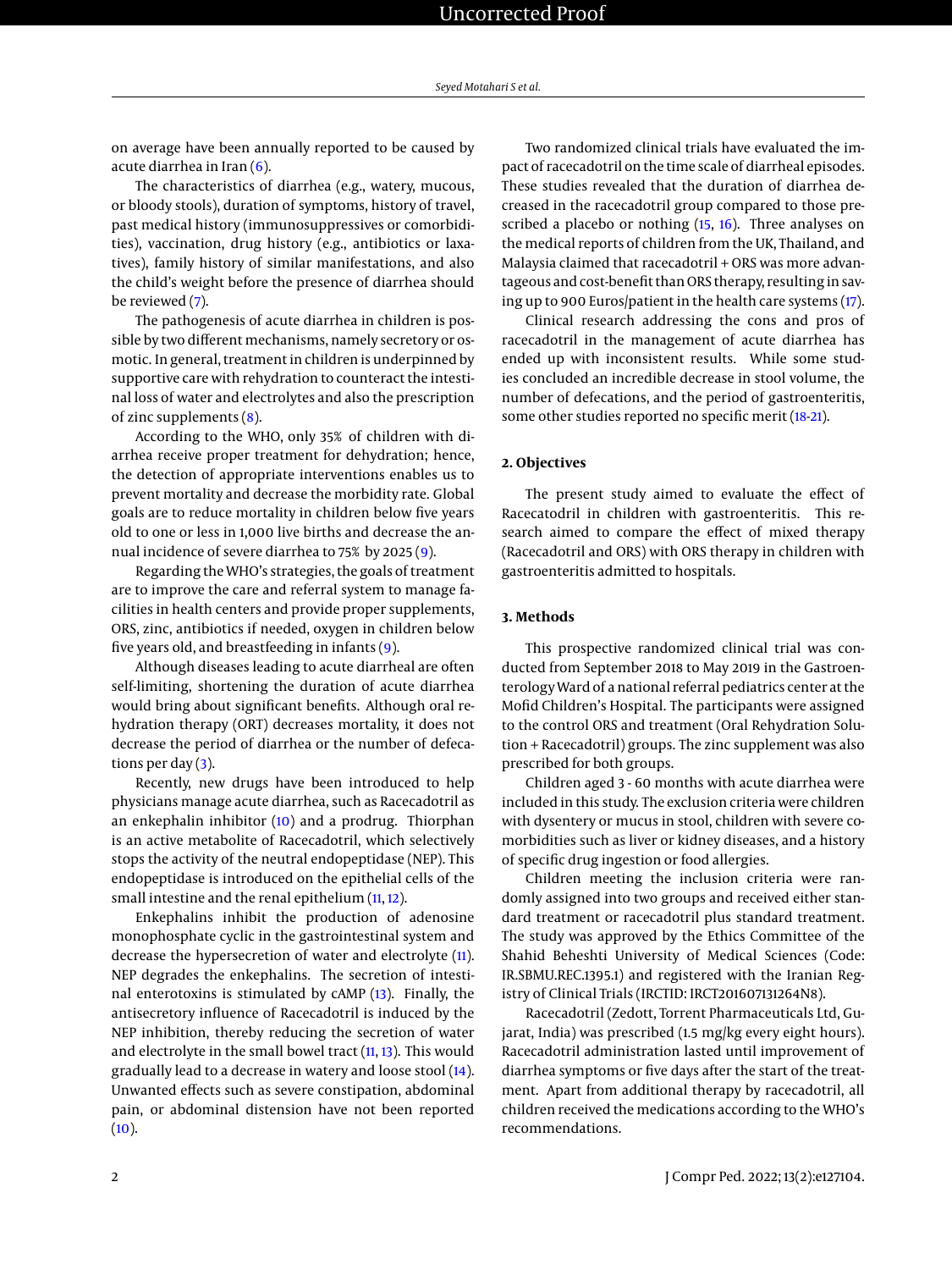One hundred children were included in the present study, of whom five persons were excluded: Two persons in the control group due to the loss of follow-up information, two persons in the Racecadotril group due to parental request, and one person due to eligibility violation.

The randomization was performed with a 1:1 allocation ratio. Of 100 participants, the research protocol could be conducted for 95 children. Among the participants, 52 out of 54 children were administered oral rehydration solution (ORS), and 43 out of 46 children received ORS+Racecadotril according to the recommendations of the Centers for Disease Control and Prevention [\(22,](#page-8-11) [23\)](#page-8-12).

During the initial visit, the baseline demographic variables, including age, gender, and weight (kg), were collected, and the participants' body weight, pulse rate, respiratory rate, temperature, and dehydration severity were assessed. All children hospitalized with acute non-invasive gastroenteritis were divided into two groups: a group with severe dehydration and another group with moderate dehydration.

Acute non-invasive gastroenteritis was proved by a standard stool exam and stool culture (First stool specimen was taken at the hospital and analyzed in terms of bacterial infections using standard microbiologic methods).

On daily follow-up visits after admission, parents or caregivers were asked about several daily bowel movements, stool consistency (based on the Bristol stool scale [\(24\)](#page-8-13) in [Table 1\)](#page-2-0), fever, nausea, vomiting, and any new symptoms or side-effects. Children discharged before the complete resolution of symptomswere followed up by phone interviews.

<span id="page-2-0"></span>**Table 1.** The Bristol Stool Scale

| Score                   | Description                                  |  |  |  |  |
|-------------------------|----------------------------------------------|--|--|--|--|
| 1                       | Separate hard humps                          |  |  |  |  |
| $\overline{2}$          | Sausage-shaped but lumpy                     |  |  |  |  |
| 3                       | Sausage-shaped with cracks                   |  |  |  |  |
| $\overline{\mathbf{A}}$ | Sausage or snake-like, smooth and soft       |  |  |  |  |
| 5                       | Soft blobs with clear-cut edges              |  |  |  |  |
| 6                       | Fluffy pieces with ragged edges, mushy stool |  |  |  |  |
| 7                       | Watery, no solid pieces, entirely liquid     |  |  |  |  |
|                         |                                              |  |  |  |  |

The present study mainly aimed to evaluate the effectiveness of the prescription of Racecadotril based on the count of bowel movements and the recovery rate 24 and 48 hours after the treatment initiation. The secondary objective of this study was to determine changes in the duration of diarrhea, the consistency of stool, and the safety and tolerability of Racecadotril.

All data were classified in a pre-prepared questionnaire

and were divided into quantitative and qualitative variables. The collected data was then analyzed. First, the distribution normality of the studied quantitative variables was confirmed using the Kolmogorov-Smirnov test. Then, the chi-squared test was used to compare the qualitative variables between the groups. To investigate the effect of each independent variable, we calculated 95% confidence intervals. The analyses were performed using SPSS software version 25.0. In this study,  $P < 0.05$  was set as the significance level for all tests.

### **4. Results**

Ninety-five children with acute diarrhea who met the inclusion criteria participated in this study. The mean age of children was 14.8 ( $\pm$  8.9 SD) months in the ORS group and 13.7 ( $\pm$  10.9 SD) months in the ORS+R group. In the ORS+R group, 52% of the patients were male, and 48% were female. In the ORS group, 70% of the patients were male, and 30% were female.

According to statistical analyses, there was no significant difference between the racecadotril and the control groups in terms of age and gender ( $P = 0.182$  and  $P = 00.093$ , respectively).

The mean weight of children in the intervention and control groups were not significantly different  $(P = 00.506)$ [\(Figure 1\)](#page-3-0). Moderate dehydration was reported in 22 (52.4%) children in the ORS+Racecadotril group and 28 (52.8%) children in the ORS group. Moreover, dehydration status was severe in 20 (47.6%) children in the ORS+racecadotril group and 25 (47.2%) children in the control group. Statistically, the dehydration severity was similar in both groups ( $P =$ 01.0) [\(Figure 2\)](#page-4-0).

At the time of admission, 30 children (71.4%) had vomiting, and 19 patients (45.2%) had a fever in the ORS+R group, while in the ORS group, 42 patients (79.2%) had vomiting, and 24 patients (45.3%) had fevers. Our statistical analyses showed no meaningful difference between the ORS+R and ORS groups regarding fevers and vomiting ( $P = 1.0$  and  $P =$ 0.471, respectively). All laboratory findings at the time of admission were similar in the two groups [\(Table 2\)](#page-3-1).

The average period of diarrhea before admission was estimated to be about 1.8 days ( $\pm$  1.3 SD) in the group receiving ORS and 2.0 days ( $\pm$  1.6 SD) in the group receiving mixed therapy ( $P = 0.96$ ). The average period of diarrhea after treatment initiation was longer in the control group (3.9  $\pm$  1.6 SD days) than in the Racecadotril group (3.0 days  $\pm$  1.4 SD) (P = 0.005). However, statistical analyses showed no meaningful difference between the groups regarding the total duration of diarrhea ( $P = 0.78$ ).

No remarkable difference was noticed in the mean of bowel movements at the beginning of the study (12.0 ( $\pm$  6.7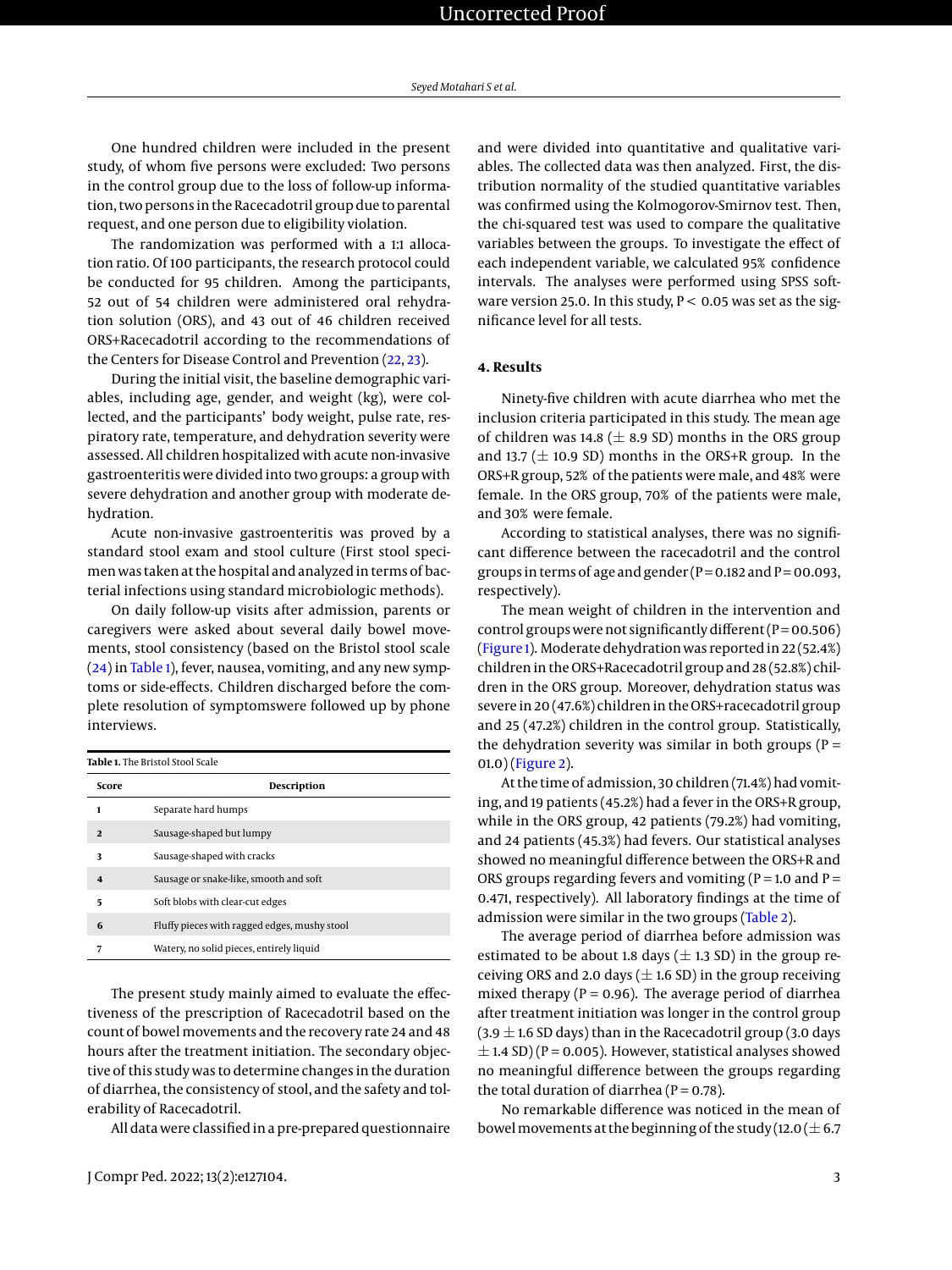<span id="page-3-0"></span>

Figure 1. Weight distribution (The mean weight was 9.8 kg ( $\pm$  2.4 SD) in the ORS group and 9.4 kg ( $\pm$  2.6 SD) in the ORS+R group, with no statistically significant difference between the two groups,  $(P = 0.506)$ .

<span id="page-3-1"></span>

|  |  | Table 2. Laboratory Findings at the Time of Admission. No Statistically Significant Differences Were Observed Between the Two Groups |
|--|--|--------------------------------------------------------------------------------------------------------------------------------------|
|  |  |                                                                                                                                      |

|                       | <b>Treatment Groups</b> |             |                 |             |         |
|-----------------------|-------------------------|-------------|-----------------|-------------|---------|
| Lab Variables         | ORS+R                   |             | <b>ORS</b>      |             | P-Value |
|                       | Mean $\pm$ SD           | Range       | Mean $\pm$ SD   | Range       |         |
| Potassium ( $mEq/L$ ) | $4.2 \pm 0.5$           | $3 - 5.7$   | $4.4 \pm 1.0$   | $3.2 - 9.0$ | 0.946   |
| Sodium $(mEq/L)$      | $139.3 \pm 4.6$         | $130 - 149$ | $139.2 \pm 5.9$ | $132 - 160$ | 0.739   |
| Creating (mg/dL)      | $0.7 \pm 0.1$           | $0.5 - 0.9$ | $0.7 \pm 0.2$   | $0.5 - 1.4$ | 0.640   |
| BUN(mg/dL)            | $14.3 \pm 6.9$          | $4.4 - 38$  | $15.7 \pm 8.8$  | $4.4 - 42$  | 0.622   |
| Neutrophil(%)         | $50.7 \pm 17.7$         | $20 - 83$   | $49.9 \pm 21.1$ | $13 - 90$   | 0.857   |

Abbreviations: ORS, oral rehydration solution; R, racecadotril; BUN, blood urea nitrogen.

SD) in the ORS group vs. 11.2 ( $\pm$  6.1 SD) in the ORS+R group ( $P = 0.847$ ). After 24 hours, the mean of bowel movements reduced to 6.9 ( $\pm$  5.6 SD) in the control group and 4.6 ( $\pm$ 3.2 SD) in the ORS+Racecadotril group. After 48 hours, the frequency of bowel movements decreased to  $4.5 (\pm 4.5 \text{ SD})$ in the control group and 3.0 ( $\pm$  2.4 SD) in the racecadotril group. [Figure 3](#page-5-0) shows the rapid decline in the frequency of bowel movements during the first and second days after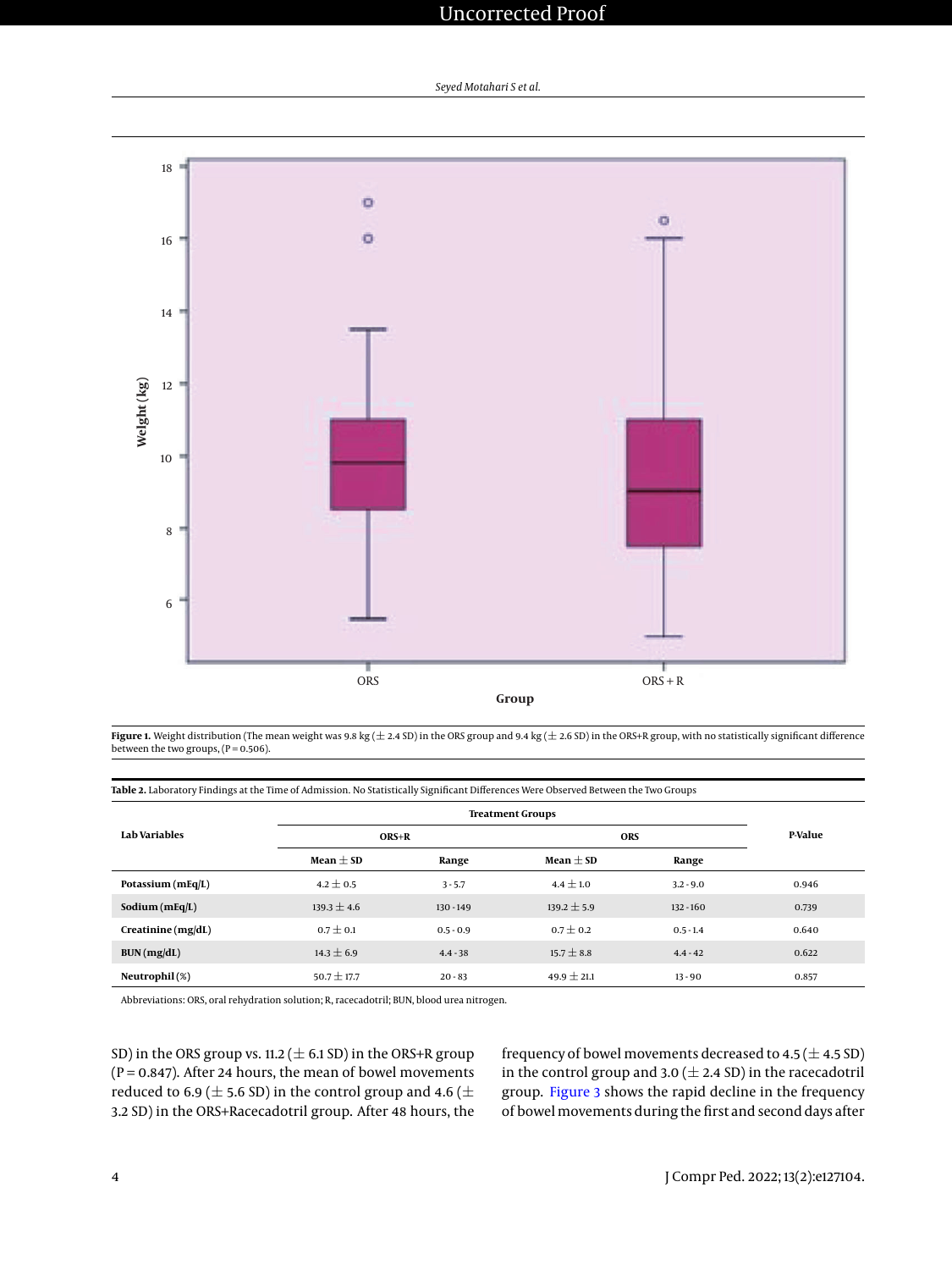<span id="page-4-0"></span>

Figure 2. Comparison of dehydration severity between the control and Racecadotril groups. In the ORS+R group, there were 22 patients (52.4%) with moderate dehydration and 20 patients (47.6%) with severe dehydration, while in the ORS group, there were 28 patients (52.8%) with moderate dehydration and 25 patients (47.2%) with severe dehydration. The difference between the groups was not statistically significant regarding dehydration levels ( $P = 1.0$ ).

the initiation of treatment in both groups; however, no statistically significant difference is presented ( $P = 0.079$  and  $P = 0.221$ , respectively).

According to statistical analyses, there was no remarkable difference between the two groups at the time of admission in terms of stool consistency ( $P = 0.58$ ). Moreover, 24 and 48 hours after treatment, the decrease in the number of loose stools and the increase in solid defecations were more significant in the racecadotril group than in the control group ( $P = 0.005$  and  $P = 0.025$ , respectively).

After 24 hours of treatment, 41 children (77.4%) in the ORS group and 27 children (64.3%) in the ORS+R group had diarrhea. The analytical results indicated no statistically significant difference between the two groups regarding the recovery rate during the first 24 hours of treatment  $(P = 0.177)$ . Two days after treatment, 11 children (26.2%) in the Racecadotril group and 25 children (47.2%) in the control group still had diarrhea. The 48-hour recovery rates were 74% in the ORS+R group and 53% in the ORS group. Although the recovery rate of children treated for 48 hours was larger in the racecadotril+ORS group than in the control group, no significant difference was observed  $(P = 0.055)$ .

It should be noted that no side-effect was reported during the study. To sum up, there was no statistically meaningful difference between the intervention and the control groups in terms of age, gender, and weight. Statistically, the dehydration severity was the same in both groups. Moreover, no statistically significant difference was found

between the two groups regarding fevers and vomiting. All laboratory findings at the time of admission were similar in both groups. Although the average period of gasteroenteritis was shorter in the racecadotril group than in the control group, there was no statistically significant difference between the two groups. Our findings showed a rapid decline in the number of defecations in the first and second days after the initiation of treatment in both groups; however, there was no statistically meaningful difference. The results showed no statistical difference in recovery rates between the two groups in the first 24 hours of treatment. Moreover, although the recovery rates of children treated for 48 hours were larger in the racecadotril+ORS group, no significant difference was revealed.

### **5. Discussion**

We studied the effectiveness of racecadotril in children younger than five years old with acute diarrhea who were admitted to hospitals. Although several relevant studies have been conducted in different countries, there has been no published data on racecadotril in Iran.

The present study dealt with children aged 3 - 60 months with acute gastroenteritis who required hospitalization. The dehydration severity was similar in both groups.

According to the findings, that racecadotril did not significantly reduce the number of bowel movements in 24 hours (6.9  $\pm$  5.6 bowel movements in the ORS group vs. 4.6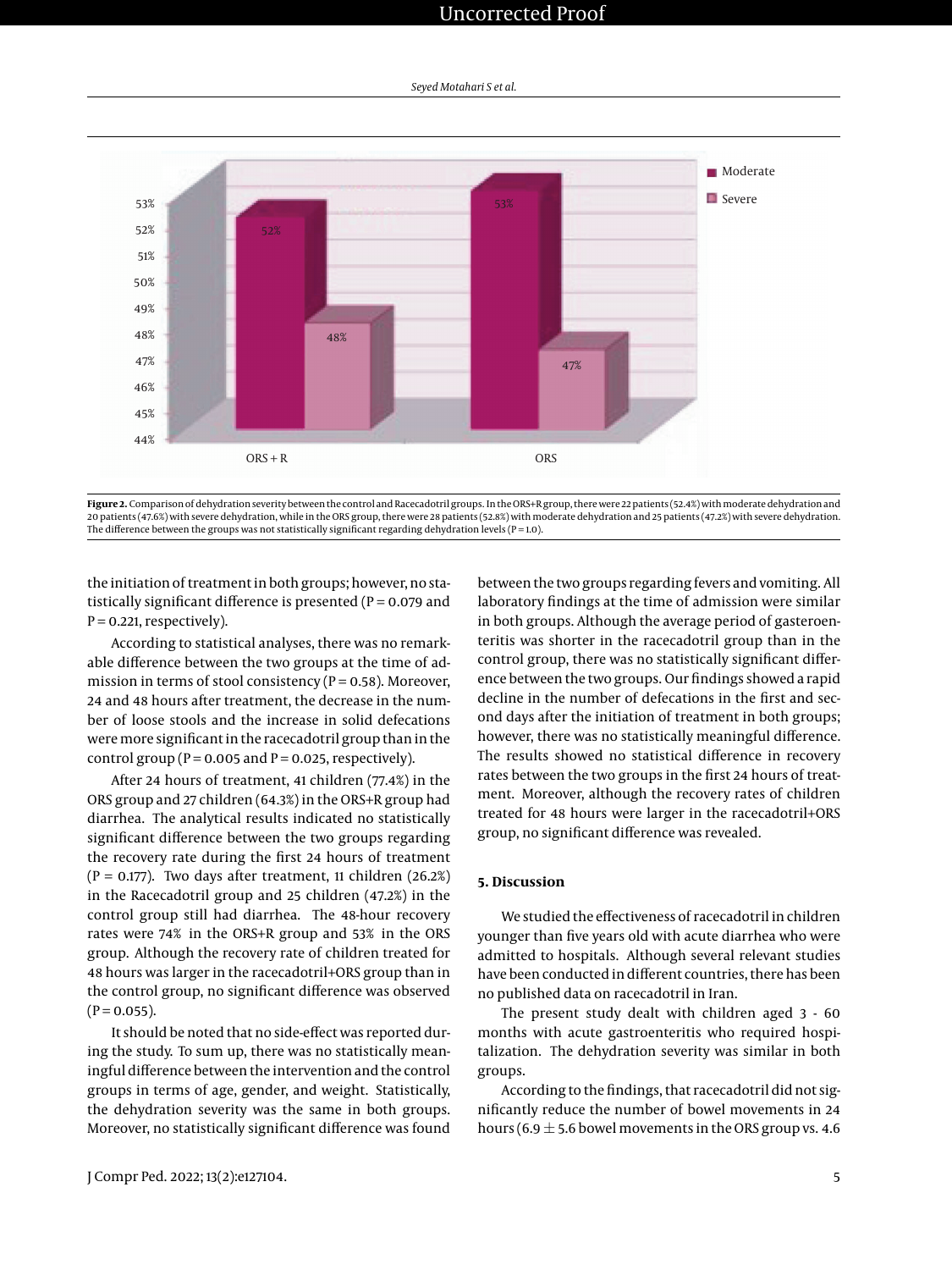<span id="page-5-0"></span>

**Figure 3.** Number of bowel movements at admission time and 24 and 48 hours after the beginning of the treatment.

 $\pm$  3.2 bowel movements in the ORS+R group, P = 0.079) and 48 hours (4.5  $\pm$  4.5 bowel movements in the ORS group vs. 3.0  $\pm$  2.4 bowel movements in the ORS+R group, P = 0.221).

Santos et al.'s study on 189 patients showed no difference in the mean duration of diarrhea and the frequency of bowel movements between the two groups two days after the therapy [\(16\)](#page-8-7). This similarity of results may be due to the similarity of samples in terms of dehydration severity and other symptoms. This is, while the sample size should also be considered because larger sample sizes would provide more reliable statistical relationships.

Fecal consistency (a decrease in the number of watery and loose defecations and an increase in solid defecations) was improved in the ORS+ R group in the first and second days after the initiation of the therapy. Kang et al. found no advantage in racecadotril treatment in terms of the period of diarrhea, the volume of stool, the number of defecations, or water and electrolyte loss requirements [\(25\)](#page-8-14).

In contrast, Salazar-Lindo et al. showed that the twoday stool output, total stool, and the mean duration of diarrhea were less remarkable in the racecadotril group than

in the placebo group  $(26)$ . This could be caused by minor differences in study design and even differences in drug prescription protocols.

Many studies have examined the effect of racecadotril in the management of acute gastroenteritis in children; however, the findings are inconsistent. Our study showed that racecadotril causes a decline in the duration of diarrhea after hospitalization. Furthermore, the recovery rate was higher in children receiving racecadotril 24 and 48 hours after initiating treatment; however, the statistical analyses revealed no meaningful difference. Michael et al. reported that total 48-hour stool output, the number of bowel movements, and the period of gastroenteritis were less significant in the racecadotril+ORS group than in the control group [\(27\)](#page-8-16). Moreover, a recent systematic review claimed that racecadotril had moderate effectiveness in curing children with diarrhea compared to other anti-diarrheal treatments [\(28\)](#page-8-17). On the other hand, a metaanalysis by Eberlin et al. concluded that racecadotril was more effective than other medications in managing acute gastroenteritis in children [\(29\)](#page-8-18).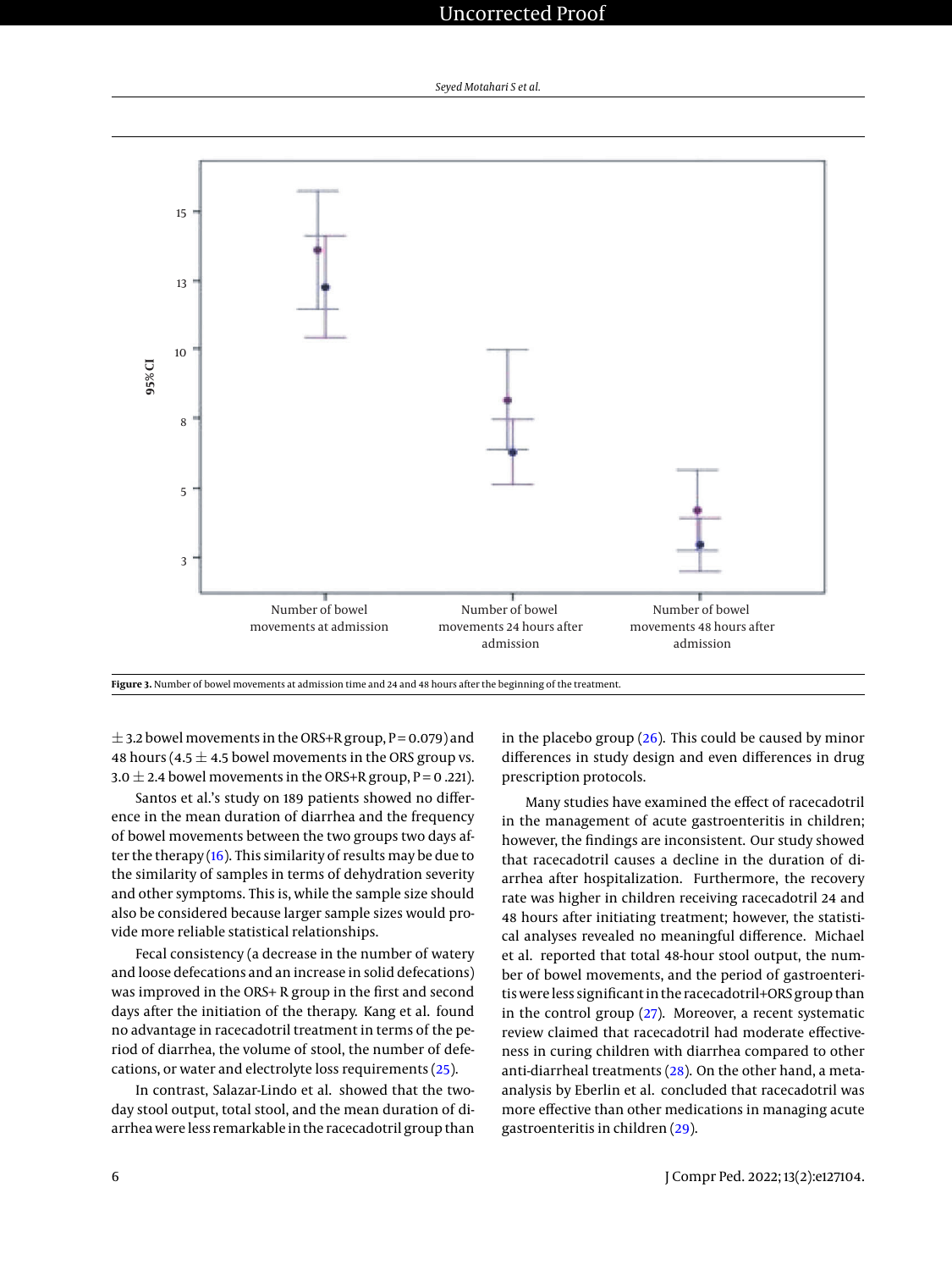*Seyed Motahari S et al.*



Figure 4. Evaluation of stool consistency using the Kruskal-Wallis test. The Bristol score of 6 - 7 is called liquid stool, 1 - 4 solid stool, and 5 soft stool.



Different studies have reached different findings, which may be due to different mechanisms of diarrhea. Secretory diarrhea persists during fasting, while osmotic diarrhea occurs after ingesting poorly-absorbed solutes [\(30\)](#page-8-19). However, the effectiveness of racecadotril in managing acute gastroenteritis is based on inhibiting the activity of enkephalinases; therefore, the final outcome is

to decrease the secretion of water and electrolytes with no change in the motility of the bowel [\(13,](#page-8-4) [31\)](#page-8-20). Eventually, racecadotril, which stops the process of secretory diarrhea, had no pleasing effect on osmotic diarrhea. In other words, it may be effective for some types of diarrhea but not be for others, depending on the different mechanisms leading to diarrhea. Accordingly, further studies should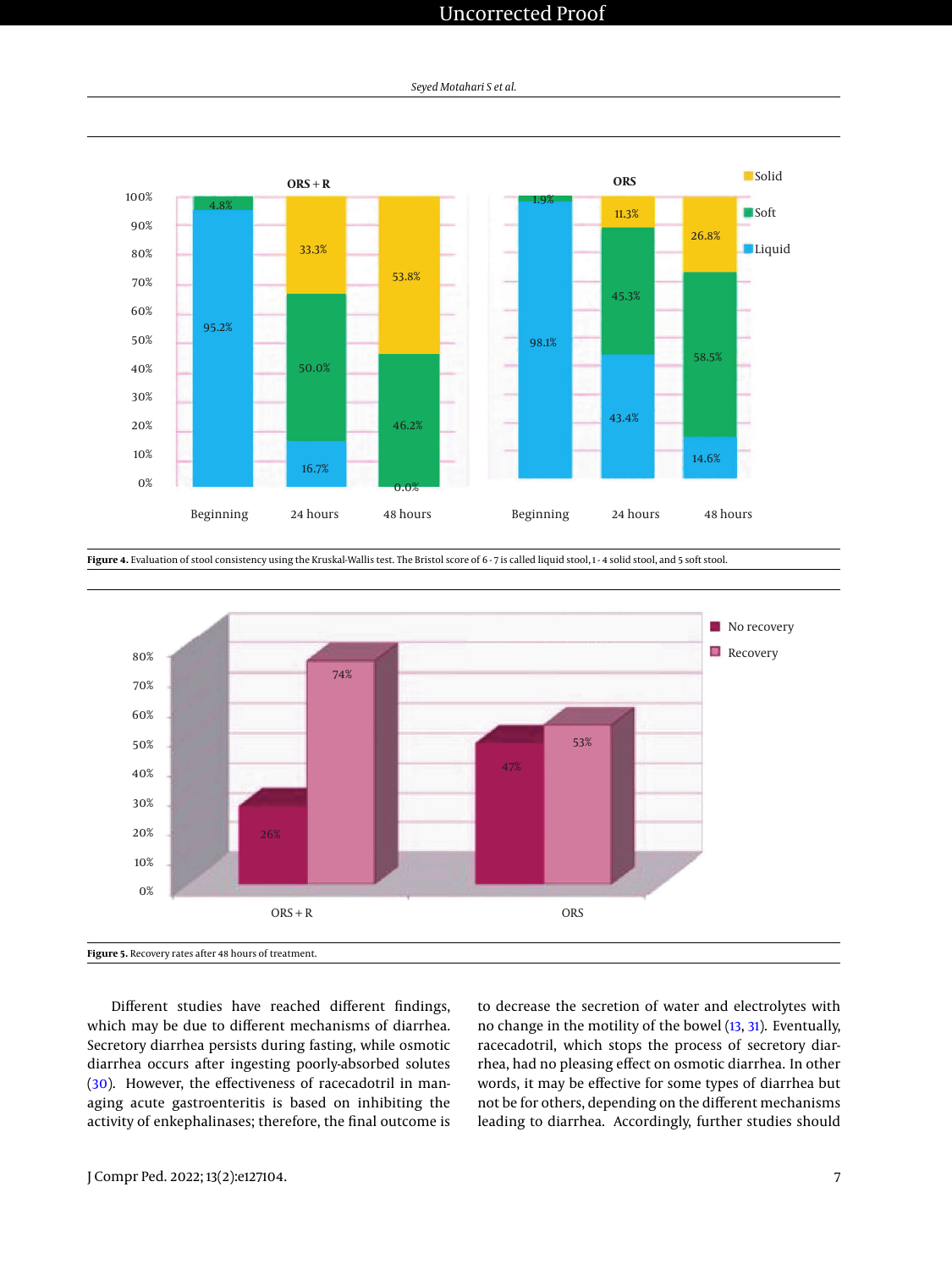be conducted to differentiate the types of diarrhea in children and compare the effects of racecadotril on each type.

Since racecadotril does not alter intestinal motility, unwanted effects such as abdominal pain, abdominal distention, and rebound constipation are not supposed to happen [\(32\)](#page-8-21). The present study demonstrated that racecadotril was a safe medication for children with acute diarrhea, and that the incidence of vomiting was similar in both groups. Other studies have also confirmed that racecadotril is welltolerated in children [\(25,](#page-8-14) [27,](#page-8-16) [33\)](#page-8-22).

The main limitation of this study was the small sample size, which was due to the hospital refers and compliance. Accordingly, further studies are suggested to include larger sample sizes in several hospitals to achieve more accurate results.

Since acute diarrhea is a self-limiting disease, the disease duration from the beginning of the treatment to recovery may be the most applicable and relevant parameter from patients' or their parents' perspectives. Accordingly, the study results on the diarrhea duration may somehow depend on the patients' or their parents' concepts.

#### *5.1. Conclusions*

According to the findings, there was no significant relationship between racecadotril administration with the duration of diarrhea, the frequency of diarrhea, and the recovery rate on the first and second days after therapy. However, in the first and second days after therapy, there were a decrease in the number of watery stools and an increase in solid stools; hence, further studies with larger sample sizes and more accurate measurements determining factors affecting acute diarrhea and differentiating different types of diarrhea are recommended to further illustrate the role of racecadotril on the treatment of diarrhea in children.

### **Acknowledgments**

The authors would like to thank Mr. Hamze Amiri for providing English editorial assistance.

#### **Footnotes**

**Authors' Contribution:** Motahari Sh. and Hosseini I. conceived and designed the evaluation and drafted the manuscript. Sadeghi S., Dara N., Khatami K., Zahed Gh., and Imanzadeh N. participated in designing the evaluation, performed parts of the statistical analysis, and contributed to drafting the manuscript. Sayyari A. re-evaluated the clinical data, revised the manuscript, performed the statistical analysis, and revised the manuscript. Motahari Sh. and Hosseini A. collected the clinical data, interpreted them, and revised the manuscript. Motahari Sh. and Hosseini A. re-analyzed the clinical and statistical data and revised the manuscript. All authors read and approved the final manuscript.

**Clinical Trial Registration Code:** Code: IRCT201607131264N8. Link: https://en.irct.ir/trial/495.

**Conflict of Interests:** Funding or research support: None; employment: None; personal financial interests: None; stocks or shares in companies: None; consultation fees: None; patents: None; personal or professional relations with organizations and individuals (parents and children, wife and husband, family relationships, etc.): None; unpaid membership in a government or non-governmental organization: None; Ghazal Zahed, Katayoun Khatami, Naghi Dara and Mahnaz Sadeghian are reviewer of this journal.

**Data Reproducibility:** It was not declared by the authors. **Ethical Approval:** The study was approved by the Ethics committee of the Shahid Beheshti University of Medical Sciences (Code: IR.SBMU.REC.1395.1).

**Funding/Support:** None.

**Informed Consent:** Informed Consent was obtained.

### **References**

- <span id="page-7-0"></span>1. Farthing M, Salam MA, Lindberg G, Dite P, Khalif I, Salazar-Lindo E, et al. Acute diarrhea in adults and children: a global perspective. *J Clin Gastroenterol*. 2013;**47**(1):12–20. doi: [10.1097/MCG.0b013e31826df662.](http://dx.doi.org/10.1097/MCG.0b013e31826df662) [PubMed: [23222211\]](http://www.ncbi.nlm.nih.gov/pubmed/23222211).
- <span id="page-7-1"></span>2. Ugboko HU, Nwinyi OC, Oranusi SU, Fagbeminiyi FF. Risk Factors of Diarrhoea among Children Under Five Years in Southwest Nigeria. *Int J Microbiol*. 2021;**2021**:8868543. doi: [10.1155/2021/8868543.](http://dx.doi.org/10.1155/2021/8868543) [PubMed: [33727930\]](http://www.ncbi.nlm.nih.gov/pubmed/33727930). [PubMed Central: [PMC7935574\]](https://www.ncbi.nlm.nih.gov/pmc/articles/PMC7935574).
- <span id="page-7-2"></span>3. Florez ID, Nino-Serna LF, Beltran-Arroyave CP. Acute Infectious Diarrhea and Gastroenteritis in Children. *Curr Infect Dis Rep*. 2020;**22**(2):4. doi: [10.1007/s11908-020-0713-6.](http://dx.doi.org/10.1007/s11908-020-0713-6) [PubMed: [31993758\]](http://www.ncbi.nlm.nih.gov/pubmed/31993758).
- <span id="page-7-3"></span>4. Rahman MM, Ghoshal UC, Sultana S, Kibria MG, Sultana N, Khan ZA, et al. Long-Term Gastrointestinal Consequences are Frequent Following Sporadic Acute Infectious Diarrhea in a Tropical Country: A Prospective Cohort Study. *Am J Gastroenterol*. 2018;**113**(9):1363–75. doi: [10.1038/s41395-018-0208-3.](http://dx.doi.org/10.1038/s41395-018-0208-3) [PubMed: [30171215\]](http://www.ncbi.nlm.nih.gov/pubmed/30171215).
- <span id="page-7-4"></span>5. Shane AL, Mody RK, Crump JA, Tarr PI, Steiner TS, Kotloff K, et al. 2017 Infectious Diseases Society of America Clinical Practice Guidelines for the Diagnosis and Management of Infectious Diarrhea. *Clin Infect Dis*. 2017;**65**(12):1963–73. doi: [10.1093/cid/cix959.](http://dx.doi.org/10.1093/cid/cix959) [PubMed: [29194529\]](http://www.ncbi.nlm.nih.gov/pubmed/29194529). [PubMed Central: [PMC5848254\]](https://www.ncbi.nlm.nih.gov/pmc/articles/PMC5848254).
- <span id="page-7-5"></span>6. Kolahi AA, Nabavi M, Sohrabi MR. Epidemiology of Acute Diarrheal Diseases Among Children Under 5 Years of Age In Tehran, Iran. *Iran J Clin Infect Dis*. 2008;**3**(4).
- <span id="page-7-6"></span>7. Guarino A, Lo Vecchio A, Dias JA, Berkley JA, Boey C, Bruzzese D, et al. Universal Recommendations for the Management of Acute Diarrhea in Nonmalnourished Children. *J Pediatr Gastroenterol Nutr*. 2018;**67**(5):586–93. doi: [10.1097/MPG.0000000000002053.](http://dx.doi.org/10.1097/MPG.0000000000002053) [PubMed: [29901556\]](http://www.ncbi.nlm.nih.gov/pubmed/29901556). [PubMed Central: [PMC7116696\]](https://www.ncbi.nlm.nih.gov/pmc/articles/PMC7116696).
- <span id="page-7-7"></span>8. Lobo de Sa FD, Schulzke JD, Bucker R. Diarrheal Mechanisms and the Role of Intestinal Barrier Dysfunction in Campylobacter Infections.